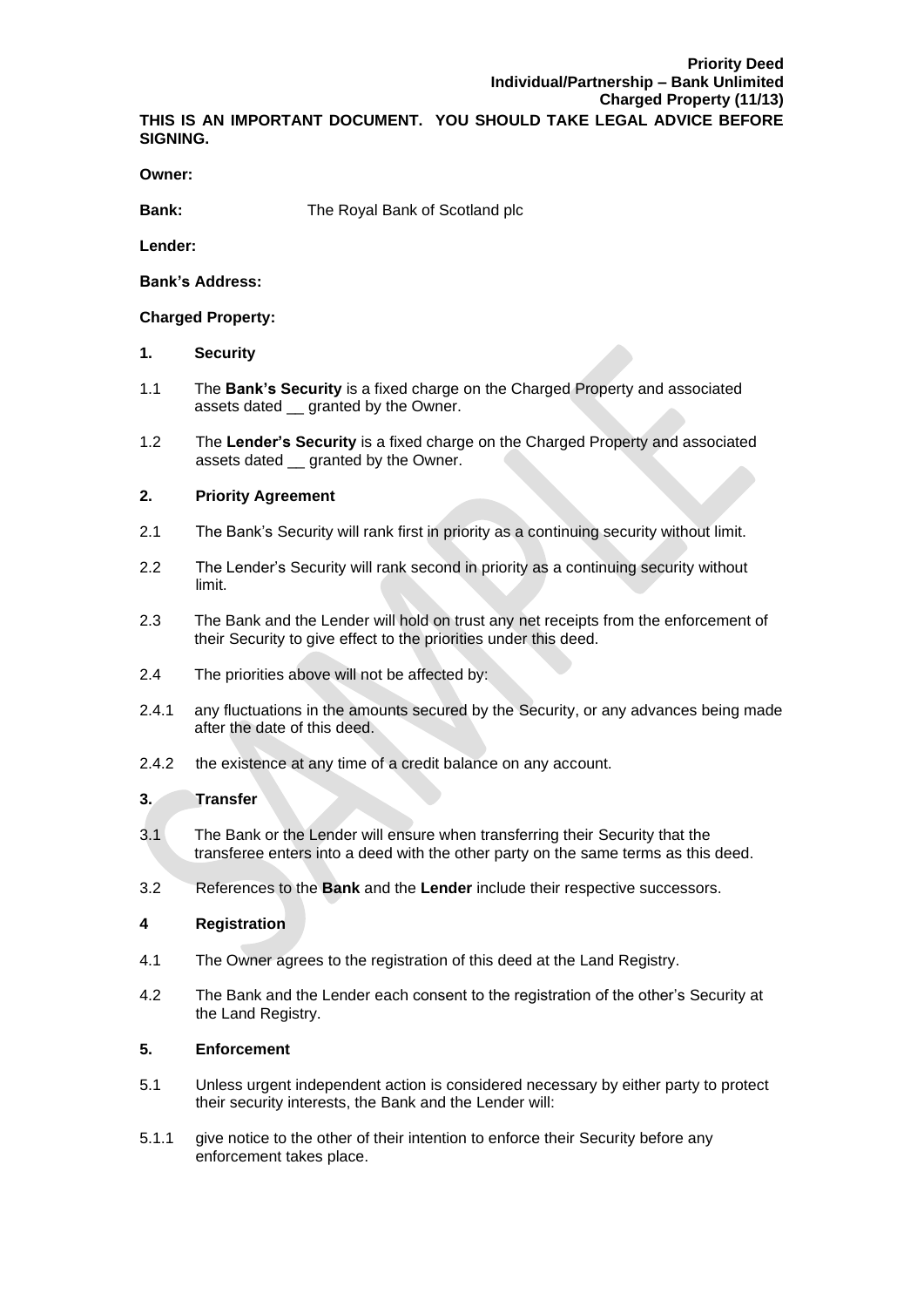- 5.1.2 consult with each other over the appointment of a suitable receiver.
- 5.2 If independent action is considered urgent without notice or consultation, then written notice must be given immediately to the other party.

#### **6. Waiver of Confidentiality**

The Owner agrees that the Bank and the Lender can disclose to each other any confidential information concerning the Owner's business affairs and accounts.

### **7. Notices**

- 7.1 All notices must be in writing.
- 7.2 Any notice by the Bank may be sent by post, fax or delivered to the Lender's contact details last known to the Bank.
- 7.3 Any notice by the Lender may be sent by post or delivered to the Bank's Address.
- 7.4 A notice signed by an official of the Bank or the Lender will be effective at the time of personal delivery; on the second business day after posting; or, if by fax, at the time of sending, if sent before 6.00 p.m. on a business day or otherwise on the next business day. A **business day** is a weekday other than a national holiday.

#### **8. Governing Law**

- 8.1 This deed is governed by English law and the English courts have exclusive jurisdiction.
- 8.2 The Bank, the Lender and the Owner irrevocably submit to the jurisdiction of the English courts and irrevocably agree that a judgment or ruling in any proceedings in connection with this deed in those courts will be conclusive and binding on all parties and may be enforced against any party in the courts of any other jurisdiction.

| Date                                                     | The final<br>signatory must<br>date the<br>document |
|----------------------------------------------------------|-----------------------------------------------------|
| <b>Executed and Delivered as a deed by</b><br>the Lender | Director/Member                                     |
|                                                          | Secretary/Director/Member                           |